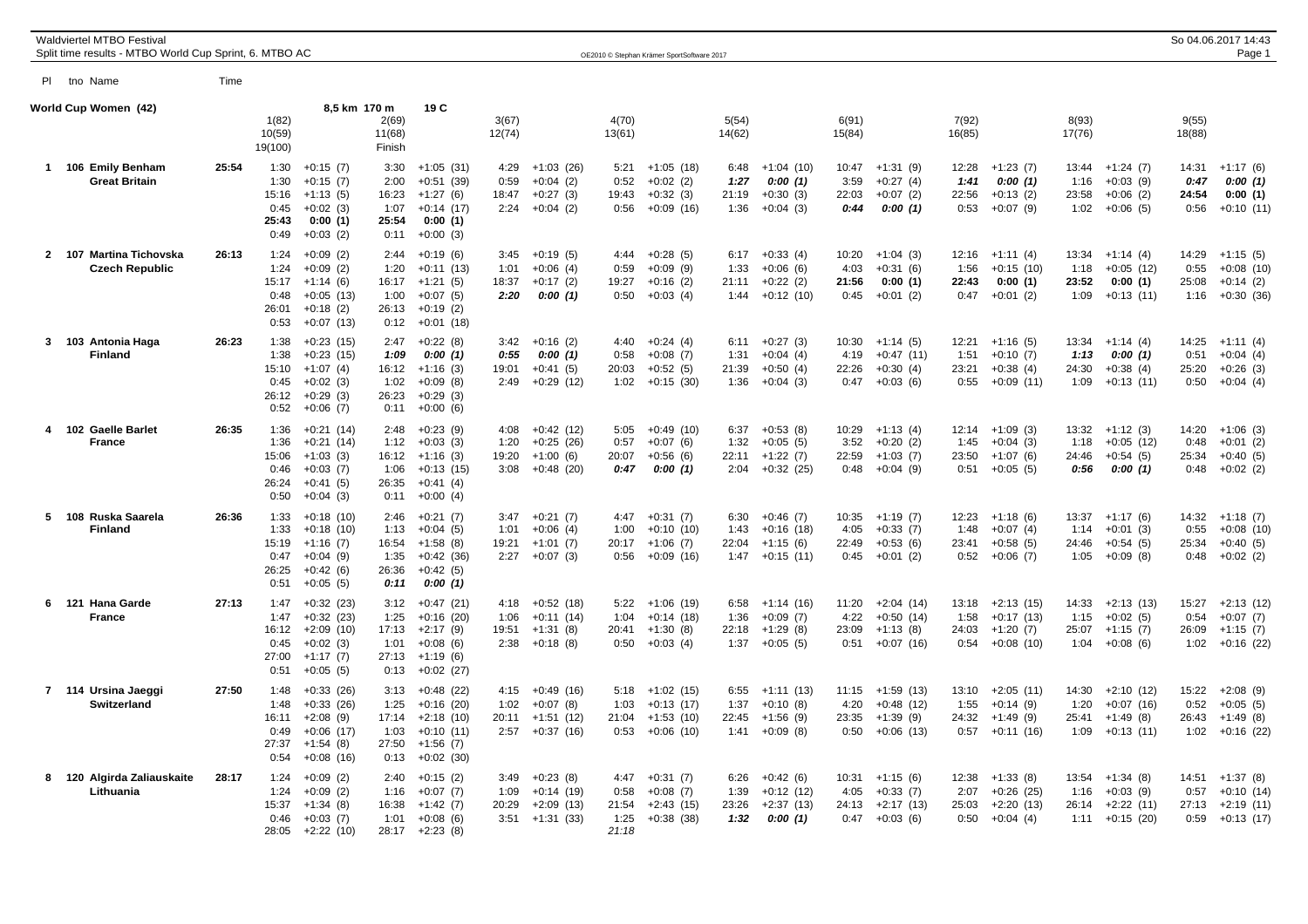| Waldviertel MTBO Festival<br>Split time results - MTBO World Cup Sprint, 6. MTBO AC<br>OE2010 © Stephan Krämer SportSoftware 2017 |                                                      |       |                                                |                                                                                        |                                                |                                                                                        |                               |                                                               |                                                |                                                          |                               |                                                          | So 04.06.2017 14:43<br>Page 2  |                                                          |                                |                                                                |                                |                                                          |                                |                                                          |
|-----------------------------------------------------------------------------------------------------------------------------------|------------------------------------------------------|-------|------------------------------------------------|----------------------------------------------------------------------------------------|------------------------------------------------|----------------------------------------------------------------------------------------|-------------------------------|---------------------------------------------------------------|------------------------------------------------|----------------------------------------------------------|-------------------------------|----------------------------------------------------------|--------------------------------|----------------------------------------------------------|--------------------------------|----------------------------------------------------------------|--------------------------------|----------------------------------------------------------|--------------------------------|----------------------------------------------------------|
|                                                                                                                                   | PI tho Name                                          | Time  |                                                |                                                                                        |                                                |                                                                                        |                               |                                                               |                                                |                                                          |                               |                                                          |                                |                                                          |                                |                                                                |                                |                                                          |                                |                                                          |
|                                                                                                                                   | World Cup Women (42)                                 |       |                                                | 8,5 km 170 m                                                                           |                                                | 19 C                                                                                   | (cont.)                       |                                                               |                                                |                                                          |                               |                                                          |                                |                                                          |                                |                                                                |                                |                                                          |                                |                                                          |
|                                                                                                                                   |                                                      |       | 1(82)<br>10(59)<br>19(100)                     |                                                                                        | 2(69)<br>11(68)<br>Finish                      |                                                                                        | 3(67)<br>12(74)               |                                                               | 4(70)<br>13(61)                                |                                                          | 5(54)<br>14(62)               |                                                          | 6(91)<br>15(84)                |                                                          | 7(92)<br>16(85)                |                                                                | 8(93)<br>17(76)                |                                                          | 9(55)<br>18(88)                |                                                          |
|                                                                                                                                   |                                                      |       | 0:52                                           | $+0:06(7)$                                                                             | 0:12                                           | $+0:01(22)$                                                                            |                               |                                                               | $*75$                                          |                                                          |                               |                                                          |                                |                                                          |                                |                                                                |                                |                                                          |                                |                                                          |
|                                                                                                                                   | 9 101 Svetlana Poverina<br><b>Russian Federation</b> | 28:19 | 1:35<br>1:35<br>16:16<br>0:47<br>28:06<br>0:57 | $+0:20(12)$<br>$+0:20(12)$<br>$+2:13(12)$<br>$+0:04(9)$<br>$+2:23(11)$<br>$+0:11(24)$  | 3:15<br>1:40<br>17:30<br>1:14<br>28:19<br>0:13 | $+0:50(25)$<br>$+0:31(32)$<br>$+2:34(13)$<br>$+0:21(22)$<br>$+2:25(9)$<br>$+0:02(28)$  | 4:16<br>1:01<br>20:04<br>2:34 | $+0:50(17)$<br>$+0:06(4)$<br>+1:44 (10)<br>$+0:14(4)$         | 5:17<br>1:01<br>21:17<br>1:13                  | $+1:01(14)$<br>$+0:11(11)$<br>$+2:06(12)$<br>$+0.26(35)$ | 6:54<br>1:37<br>23:07<br>1:50 | $+1:10(12)$<br>$+0:10(8)$<br>$+2:18(12)$<br>$+0:18(15)$  | 11:22<br>4:28<br>23:54<br>0:47 | $+2:06(16)$<br>$+0:56(19)$<br>$+1:58(12)$<br>$+0:03(6)$  | 13:16<br>1:54<br>25:01<br>1:07 | $+2:11(14)$<br>$+0:13(8)$<br>$+2:18(12)$<br>$+0:21(30)$        | 14:35<br>1:19<br>26:12<br>1:11 | $+2:15(14)$<br>$+0:06(15)$<br>$+2:20(10)$<br>$+0:15(20)$ | 15:29<br>0:54<br>27:09<br>0:57 | $+2:15(14)$<br>$+0:07(7)$<br>$+2:15(10)$<br>$+0:11(13)$  |
|                                                                                                                                   | 10 104 Maja Rothweiler<br><b>Switzerland</b>         | 28:26 | 1:47<br>1:47<br>17:29<br>0:53<br>28:15<br>0:52 | $+0:32(23)$<br>$+0:32(23)$<br>$+3:26(24)$<br>$+0:10(27)$<br>$+2:32(12)$<br>$+0:06(7)$  | 3:06<br>1:19<br>18:33<br>1:04<br>28:26<br>0:11 | $+0:41(17)$<br>$+0:10(12)$<br>$+3:37(22)$<br>$+0:11(13)$<br>$+2:32(10)$<br>$+0:00(12)$ | 4:18<br>1:12<br>21:13         | $+0:52(18)$<br>$+0:17(22)$<br>$+2:53(19)$<br>$2:40 +0:20(9)$  | 5:27<br>1:09<br>22:06<br>0:53                  | $+1:11(22)$<br>$+0:19(26)$<br>$+2:55(17)$<br>$+0:06(10)$ | 7:14<br>1:47<br>23:46<br>1:40 | $+1:30(22)$<br>$+0:20(21)$<br>$+2:57(15)$<br>$+0:08(7)$  | 12:20<br>5:06<br>24:36<br>0:50 | $+3:04(25)$<br>$+1:34(30)$<br>$+2:40(14)$<br>$+0:06(13)$ | 14:23<br>2:03<br>25:36<br>1:00 | $+3:18(24)$<br>$+0:22(19)$<br>$+2:53(14)$<br>$+0:14(23)$       | 15:38<br>1:15<br>26:37<br>1:01 | $+3:18(23)$<br>$+0:02(5)$<br>$+2:45(13)$<br>$+0:05(4)$   | 16:36<br>0:58<br>27:23<br>0:46 | $+3:22(23)$<br>$+0:11(17)$<br>$+2:29(13)$<br>0:00(1)     |
| 11                                                                                                                                | 125 Camilla Soegaard<br>Denmark                      | 28:35 | 1:30<br>1:30<br>17:26<br>0:43<br>28:23<br>0:50 | $+0:15(7)$<br>$+0:15(7)$<br>$+3:23(23)$<br>0:00(1)<br>$+2:40(14)$<br>$+0:04(3)$        | 2:42<br>1:12<br>18:28<br>1:02<br>28:35<br>0:12 | $+0:17(5)$<br>$+0:03(3)$<br>$+3:32(20)$<br>$+0:09(8)$<br>$+2:41(11)$<br>$+0:01(20)$    | 3:42<br>1:00<br>21:23<br>2:55 | $+0:16(2)$<br>$+0:05(3)$<br>$+3:03(20)$<br>$+0:35(15)$        | 4:44<br>1:02<br>22:16<br>0:53                  | $+0:28(5)$<br>$+0:12(13)$<br>$+3:05(20)$<br>$+0:06(10)$  | 6:57<br>2:13<br>24:05<br>1:49 | $+1:13(15)$<br>$+0:46(34)$<br>$+3:16(16)$<br>$+0:17(13)$ | 12:45<br>5:48<br>24:50<br>0:45 | $+3:29(26)$<br>$+2:16(33)$<br>$+2:54(16)$<br>$+0:01(2)$  | 14:35<br>1:50<br>25:41<br>0:51 | $+3:30(26)$<br>$+0:09(6)$<br>$+2:58(16)$<br>$+0:05(5)$         | 15:53<br>1:18<br>26:41<br>1:00 | $+3:33(25)$<br>$+0:05(12)$<br>$+2:49(14)$<br>$+0:04(3)$  | 16:43<br>0:50<br>27:33<br>0:52 | $+3:29(24)$<br>$+0:03(3)$<br>$+2:39(14)$<br>$+0:06(6)$   |
|                                                                                                                                   | 12 110 Ingrid Stengard<br><b>Finland</b>             | 29:05 | 1:24<br>1:24<br>16:12<br>0:50<br>28:53<br>0:57 | $+0:09(2)$<br>$+0:09(2)$<br>$+2:09(10)$<br>$+0:07(22)$<br>$+3:10(15)$<br>$+0:11(24)$   | 2:41<br>1:17<br>17:26<br>1:14<br>29:05<br>0:12 | $+0:16(4)$<br>$+0:08(9)$<br>$+2:30(12)$<br>$+0:21(22)$<br>$+3:11(12)$<br>$+0:01(15)$   | 3:45<br>1:04<br>20:54<br>3:28 | $+0:19(5)$<br>$+0:09(11)$<br>$+2:34(15)$<br>$+1:08(30)$       | 4:38<br>0:53<br>21:46<br>0:52                  | $+0:22(2)$<br>$+0:03(3)$<br>$+2:35(14)$<br>$+0:05(8)$    | 6:19<br>1:41<br>23:42<br>1:56 | $+0:35(5)$<br>$+0:14(15)$<br>$+2:53(14)$<br>$+0:24(18)$  | 10:46<br>4:27<br>24:36<br>0:54 | $+1:30(8)$<br>$+0:55(18)$<br>$+2:40(14)$<br>$+0:10(22)$  | 12:53<br>2:07<br>25:36<br>1:00 | $+1:48(9)$<br>$+0:26(25)$<br>$+2:53(14)$<br>$+0:14(23)$        | 14:21<br>1:28<br>26:46<br>1:10 | $+2:01(9)$<br>$+0:15(27)$<br>$+2:54(15)$<br>$+0:14(16)$  | 15:22<br>1:01<br>27:56<br>1:10 | $+2:08(9)$<br>$+0:14(23)$<br>$+3:02(15)$<br>$+0:24(31)$  |
| 13                                                                                                                                | 130 Katerina Novakova<br><b>Czech Republic</b>       | 29:10 | 1:48<br>1:48<br>17:00<br>1:03<br>28:58<br>0:54 | $+0:33(26)$<br>$+0:33(26)$<br>$+2:57(19)$<br>$+0:20(36)$<br>$+3:15(16)$<br>$+0.08(16)$ | 3:13<br>1:25<br>18:24<br>1:24<br>29:10<br>0:12 | $+0:48(22)$<br>$+0:16(20)$<br>$+3:28(19)$<br>$+0:31(32)$<br>$+3:16(13)$<br>$+0:01(16)$ | 4:21<br>1:08<br>21:31<br>3:07 | $+0:55(22)$<br>$+0:13(17)$<br>$+3:11(23)$<br>$+0:47(18)$      | 5:16<br>0:55<br>22:23<br>0:52                  | $+1:00(13)$<br>$+0:05(4)$<br>$+3:12(21)$<br>$+0:05(8)$   | 6:55<br>1:39<br>24:12<br>1:49 | $+1:11(13)$<br>$+0:12(12)$<br>$+3:23(19)$<br>+0:17 (13)  | 11:31<br>4:36<br>25:06<br>0:54 | $+2:15(19)$<br>$+1:04(22)$<br>$+3:10(18)$<br>$+0:10(22)$ | 13:39<br>2:08<br>26:02<br>0:56 | $+2:34(20)$<br>$+0:27(29)$<br>$+3:19(18)$<br>+0:10 (14)        | 14:53<br>1:14<br>27:07<br>1:05 | $+2:33(18)$<br>$+0:01(3)$<br>$+3:15(17)$<br>$+0:09(8)$   | 15:57<br>1:04<br>28:04<br>0:57 | $+2:43(18)$<br>$+0:17(26)$<br>$+3:10(16)$<br>$+0:11(13)$ |
| 14                                                                                                                                | 111 Anke Dannowski<br>Germany                        | 29:15 | 1:52<br>1:52<br>17:14<br>0:54<br>29:04<br>0:55 | $+0:37(29)$<br>$+0:37(29)$<br>$+3:11(20)$<br>$+0:11(28)$<br>$+3:21(17)$<br>$+0:09(22)$ | 3:10<br>1:18<br>18:29<br>1:15<br>29:15<br>0:11 | $+0:45(20)$<br>$+0:09(11)$<br>$+3:33(21)$<br>$+0:22(27)$<br>$+3:21(14)$<br>$+0:00(7)$  | 4:14<br>1:04<br>21:27<br>2:58 | $+0.48(14)$<br>$+0:09(11)$<br>$+3:07(21)$<br>$+0:38(17)$      | 5:27<br>1:13<br>22:28<br>1:01                  | $+1:11(22)$<br>$+0:23(28)$<br>$+3:17(23)$<br>$+0:14(27)$ | 7:05<br>1:38<br>24:16<br>1:48 | +1:21 (20)<br>$+0:11(10)$<br>$+3:27(20)$<br>$+0:16(12)$  | 11:40<br>4:35<br>25:08<br>0:52 | $+2:24(20)$<br>$+1:03(21)$<br>$+3:12(20)$<br>$+0:08(18)$ | 13:38<br>1:58<br>26:03<br>0:55 | $+2:33(19)$<br>$+0:17(13)$<br>$+3:20(19)$<br>$+0:09(11)$       | 15:17<br>1:39<br>27:16<br>1:13 | $+2:57(20)$<br>$+0:26(33)$<br>$+3:24(18)$<br>$+0:17(22)$ | 16:20<br>1:03<br>28:09<br>0:53 | $+3:06(20)$<br>$+0:16(25)$<br>$+3:15(17)$<br>$+0:07(8)$  |
|                                                                                                                                   | 15 122 Anastasiya Svir<br><b>Russian Federation</b>  | 29:16 | 1:31<br>1:31<br>18:15<br>0:45<br>29:04<br>0:53 | $+0:16(9)$<br>$+0:16(9)$<br>+4:12 (26)<br>$+0:02(3)$<br>$+3:21(17)$<br>$+0:07(13)$     | 2:52<br>1:21<br>19:18<br>1:03<br>29:16<br>0:12 | $+0:27(10)$<br>$+0:12(15)$<br>+4:22 (27)<br>$+0:10(11)$<br>+3:22 (15)<br>$+0:01(26)$   | 2:50<br>21:59<br>2:41         | $5:42 +2:16$ (35)<br>$+1:55(39)$<br>$+3:39(25)$<br>+0:21 (10) | 7:00<br>1:18<br>22:46<br>0:47<br>3:38<br>$*95$ | $+2:44(35)$<br>$+0:28(34)$<br>$+3:35(24)$<br>0:00(1)     | 9:04<br>2:04<br>24:19<br>1:33 | $+3:20(35)$<br>$+0:37(32)$<br>$+3:30(21)$<br>$+0:01(2)$  | 13:26<br>4:22<br>25:08<br>0:49 | $+4:10(30)$<br>$+0:50(14)$<br>$+3:12(20)$<br>$+0:05(10)$ | 1:56<br>26:07<br>0:59          | $15:22 +4:17(28)$<br>$+0:15(10)$<br>$+3:24(20)$<br>$+0:13(18)$ | 16:35<br>1:13<br>27:17<br>1:10 | $+4:15(27)$<br>0:00(1)<br>$+3:25(19)$<br>$+0:14(16)$     | 17:30<br>0:55<br>28:11<br>0:54 | +4:16 (27)<br>$+0:08(10)$<br>$+3:17(19)$<br>$+0:08(9)$   |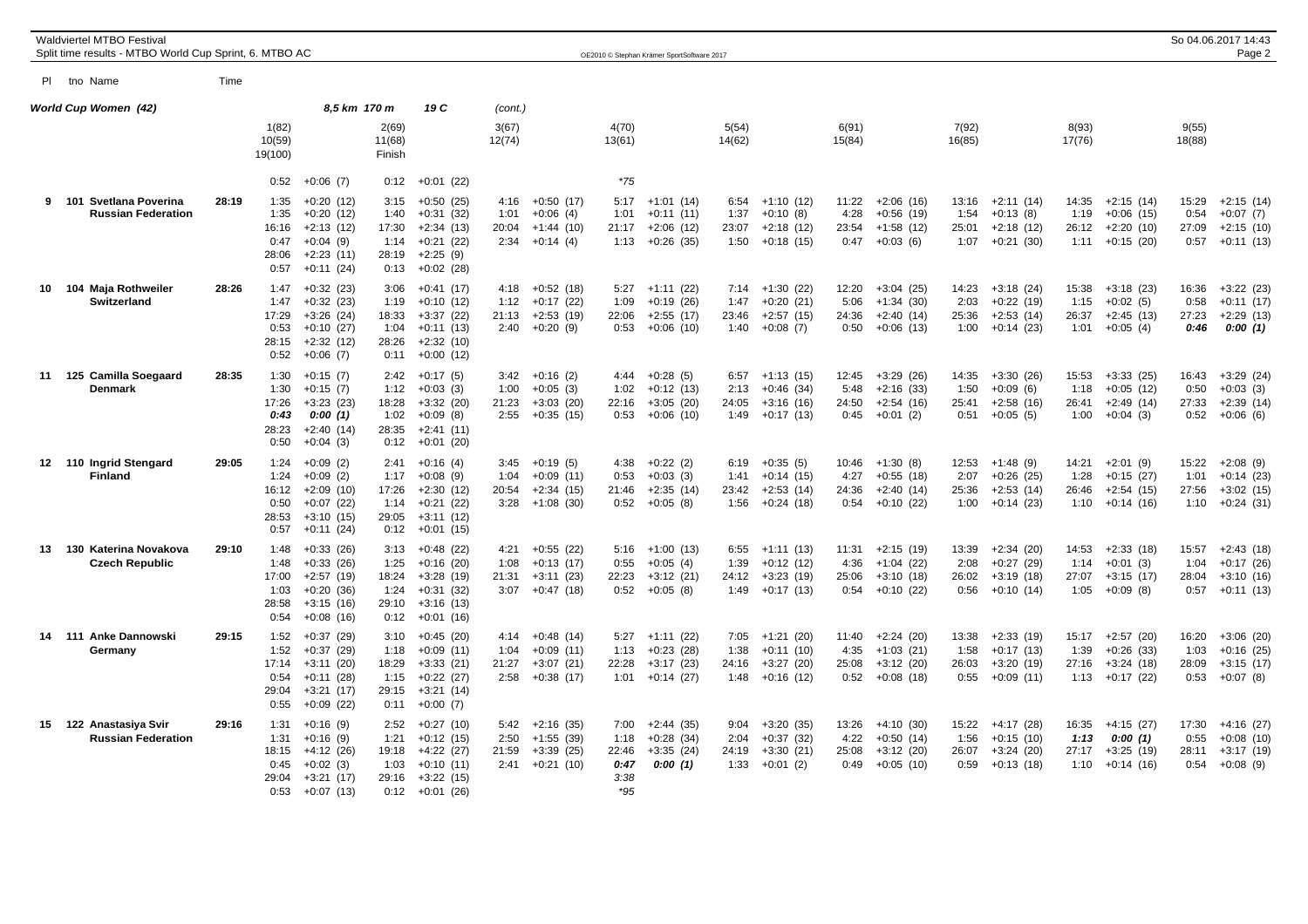|    | <b>Waldviertel MTBO Festival</b><br>Split time results - MTBO World Cup Sprint, 6. MTBO AC |       |                                                |                                                                                        |                                                |                                                                                        |                               |                                                                      |                                                 | OE2010 © Stephan Krämer SportSoftware 2017                    |                               |                                                                   |                                |                                                          |                                |                                                          |                                |                                                                 |                                | So 04.06.2017 14:43<br>Page 3                            |
|----|--------------------------------------------------------------------------------------------|-------|------------------------------------------------|----------------------------------------------------------------------------------------|------------------------------------------------|----------------------------------------------------------------------------------------|-------------------------------|----------------------------------------------------------------------|-------------------------------------------------|---------------------------------------------------------------|-------------------------------|-------------------------------------------------------------------|--------------------------------|----------------------------------------------------------|--------------------------------|----------------------------------------------------------|--------------------------------|-----------------------------------------------------------------|--------------------------------|----------------------------------------------------------|
|    | PI tho Name                                                                                | Time  |                                                |                                                                                        |                                                |                                                                                        |                               |                                                                      |                                                 |                                                               |                               |                                                                   |                                |                                                          |                                |                                                          |                                |                                                                 |                                |                                                          |
|    | World Cup Women (42)                                                                       |       |                                                | 8,5 km 170 m                                                                           |                                                | 19 C                                                                                   | (cont.)                       |                                                                      |                                                 |                                                               |                               |                                                                   |                                |                                                          |                                |                                                          |                                |                                                                 |                                |                                                          |
|    |                                                                                            |       | 1(82)<br>10(59)<br>19(100)                     |                                                                                        | 2(69)<br>11(68)<br>Finish                      |                                                                                        | 3(67)<br>12(74)               |                                                                      | 4(70)<br>13(61)                                 |                                                               | 5(54)<br>14(62)               |                                                                   | 6(91)<br>15(84)                |                                                          | 7(92)<br>16(85)                |                                                          | 8(93)<br>17(76)                |                                                                 | 9(55)<br>18(88)                |                                                          |
|    | 16 113 Marie Brezinova<br><b>Czech Republic</b>                                            | 29:18 | 1:40<br>1:40<br>16:31<br>0:48<br>29:05<br>0:56 | $+0:25(17)$<br>$+0:25(17)$<br>$+2:28(15)$<br>$+0:05(13)$<br>$+3:22(19)$<br>$+0:10(23)$ | 3:00<br>1:20<br>17:45<br>1:14<br>29:18<br>0:13 | $+0:35(14)$<br>$+0:11(13)$<br>$+2:49(15)$<br>$+0:21(22)$<br>$+3:24(16)$<br>$+0:02(29)$ | 4:20<br>1:20<br>20:31         | $+0.54(20)$<br>$+0:25(26)$<br>$+2:11(14)$<br>$2:46 + 0:26(11)$       | 5:24<br>1:04<br>21:30<br>0:59                   | $+1:08(21)$<br>$+0:14(18)$<br>$+2:19(13)$<br>$+0:12(22)$      | 7:03<br>1:39<br>24:05         | +1:19 (18)<br>$+0:12(12)$<br>$+3:16(16)$<br>$2:35$ +1:03 (33)     | 11:25<br>4:22<br>24:54<br>0:49 | $+2:09(18)$<br>$+0:50(14)$<br>$+2:58(17)$<br>$+0:05(10)$ | 13:23<br>1:58<br>25:53<br>0:59 | $+2:18(17)$<br>$+0:17(13)$<br>$+3:10(17)$<br>$+0:13(18)$ | 14:46<br>1:23<br>27:06         | $+2:26(17)$<br>$+0:10(20)$<br>$+3:14(16)$<br>$1:13 + 0:17(22)$  | 15:43<br>0:57<br>28:09<br>1:03 | $+2:29(15)$<br>$+0:10(14)$<br>$+3:15(17)$<br>$+0:17(24)$ |
|    | 17 119 Marina Reiner<br>Austria                                                            | 29:30 | 1:29<br>1:29<br>16:45<br>0:50<br>29:18<br>0:54 | $+0:14(6)$<br>$+0:14(6)$<br>$+2:42(17)$<br>$+0:07(22)$<br>$+3:35(20)$<br>$+0:08(16)$   | 3:05<br>1:36<br>17:59<br>1:14<br>29:30<br>0:12 | $+0:40(16)$<br>$+0:27(31)$<br>$+3:03(18)$<br>$+0:21(22)$<br>$+3:36(17)$<br>$+0:01(16)$ | 4:14<br>1:09<br>21:08<br>3:09 | $+0:48(14)$<br>$+0:14(19)$<br>$+2:48(16)$<br>$+0:49(21)$             | 5:18<br>1:04<br>22:15<br>1:07<br>23:24<br>$*76$ | +1:02 (15)<br>$+0:14(18)$<br>$+3:04(19)$<br>$+0:20(34)$       | 7:09<br>1:51<br>24:21<br>2:06 | $+1:25(21)$<br>$+0:24(24)$<br>$+3:32(22)$<br>$+0:34(28)$          | 11:09<br>4:00<br>25:25<br>1:04 | $+1:53(11)$<br>$+0:28(5)$<br>$+3:29(23)$<br>$+0:20(32)$  | 13:14<br>2:05<br>26:14<br>0:49 | +2:09 (13)<br>$+0:24(21)$<br>$+3:31(22)$<br>$+0:03(3)$   | 14:40<br>1:26<br>27:24<br>1:10 | +2:20 (15)<br>$+0:13(25)$<br>$+3:32(21)$<br>$+0:14(16)$         | 15:55<br>1:15<br>28:24<br>1:00 | $+2:41(17)$<br>$+0:28(32)$<br>$+3:30(20)$<br>$+0:14(20)$ |
| 18 | 109 Caecilie Christoffer<br>Denmark                                                        | 29:38 | 1:41<br>1:41<br>16:18<br>0:54<br>29:24<br>1:00 | $+0:26(18)$<br>$+0:26(18)$<br>$+2:15(14)$<br>$+0:11(28)$<br>$+3:41(22)$<br>$+0:14(27)$ | 2:54<br>1:13<br>17:50<br>1:32<br>29:38<br>0:14 | $+0:29(11)$<br>$+0:04(5)$<br>$+2:54(17)$<br>$+0:39(34)$<br>$+3:44(18)$<br>$+0:03(31)$  | 3:56<br>1:02<br>21:09         | $+0:30(9)$<br>$+0:07(8)$<br>$+2:49(17)$<br>$3:19 + 0:59(25)$         | 4:58<br>1:02<br>22:07<br>0:58                   | $+0:42(9)$<br>$+0:12(13)$<br>$+2:56(18)$<br>$+0:11(19)$       | 6:45<br>1:47<br>24:10<br>2:03 | $+1:01(9)$<br>$+0:20(21)$<br>$+3:21(18)$<br>$+0:31(24)$           | 11:05<br>4:20<br>25:06<br>0:56 | $+1:49(10)$<br>$+0:48(12)$<br>$+3:10(18)$<br>$+0:12(25)$ | 13:02<br>1:57<br>26:09<br>1:03 | $+1:57(10)$<br>$+0:16(12)$<br>$+3:26(21)$<br>$+0:17(27)$ | 14:23<br>1:21<br>27:19         | $+2:03(10)$<br>$+0:08(17)$<br>$+3:27(20)$<br>$1:10 + 0:14(16)$  | 15:24<br>1:01<br>28:24<br>1:05 | $+2:10(11)$<br>$+0:14(23)$<br>$+3:30(20)$<br>$+0:19(27)$ |
|    | 19 117 Michaela Gigon<br><b>Austria</b>                                                    | 29:43 | 2:02<br>2:02<br>17:33<br>0:49<br>29:23<br>0:54 | $+0:47(33)$<br>$+0:47(33)$<br>$+3:30(25)$<br>$+0:06(17)$<br>$+3:40(21)$<br>$+0:08(16)$ | 3:25<br>1:23<br>18:48<br>1:15<br>29:43<br>0:20 | $+1:00(28)$<br>$+0:14(17)$<br>$+3:52(24)$<br>$+0:22(27)$<br>$+3:49(19)$<br>$+0:08(39)$ | 1:14<br>21:58                 | $4:39 +1:13(28)$<br>$+0:19(23)$<br>$+3:38(24)$<br>$3:10 + 0:50$ (22) | 5:54<br>1:15<br>22:49                           | $+1:38(27)$<br>$+0:25(29)$<br>$+3:38(25)$<br>$0:51 + 0:04(6)$ | 1:38<br>24:32                 | $7:32 +1:48(27)$<br>$+0:11(10)$<br>$+3:43(24)$<br>$1:43 +0:11(9)$ | 12:16<br>4:44<br>25:25<br>0:53 | $+3:00(24)$<br>$+1:12(25)$<br>$+3:29(23)$<br>$+0:09(20)$ | 14:23<br>2:07<br>26:24<br>0:59 | +3:18 (24)<br>$+0:26(25)$<br>$+3:41(23)$<br>$+0:13(18)$  | 1:24<br>27:33<br>1:09          | $15:47 +3:27$ (24)<br>$+0:11(23)$<br>$+3:41(22)$<br>$+0:13(11)$ | 16:44<br>0:57<br>28:29<br>0:56 | $+3:30(25)$<br>$+0:10(14)$<br>$+3:35(22)$<br>$+0:10(11)$ |
| 20 | 124 Anna Fuzy<br>Hungary                                                                   | 30:04 | 1:38<br>1:38<br>17:19<br>0:51<br>29:49<br>1:00 | $+0:23(15)$<br>$+0:23(15)$<br>$+3:16(21)$<br>$+0:08(24)$<br>$+4:06(23)$<br>$+0:14(27)$ | 3:08<br>1:30<br>18:35<br>1:16<br>30:04<br>0:15 | $+0:43(19)$<br>$+0:21(27)$<br>$+3:39(23)$<br>$+0:23(30)$<br>+4:10 (20)<br>$+0:03(32)$  | 4:23<br>1:15<br>21:29<br>2:54 | $+0:57(24)$<br>$+0:20(24)$<br>$+3:09(22)$<br>$+0:34(13)$             | 5:34<br>1:11<br>22:27<br>0:58<br>6:22<br>$*67$  | $+1:18(24)$<br>$+0:21(27)$<br>$+3:16(22)$<br>$+0:11(19)$      | 7:25<br>1:51<br>24:25<br>1:58 | $+1:41(24)$<br>$+0:24(24)$<br>$+3:36(23)$<br>$+0:26(19)$          | 11:47<br>4:22<br>25:24<br>0:59 | $+2:31(21)$<br>$+0:50(14)$<br>$+3:28(22)$<br>$+0:15(30)$ | 13:54<br>2:07<br>26:27<br>1:03 | $+2:49(21)$<br>$+0:26(25)$<br>$+3:44(24)$<br>$+0:17(27)$ | 15:30<br>1:36<br>27:42         | $+3:10(21)$<br>$+0:23(31)$<br>$+3:50(23)$<br>$1:15 + 0:19(26)$  | 16:28<br>0:58<br>28:49<br>1:07 | $+3:14(21)$<br>$+0:11(17)$<br>$+3:55(23)$<br>$+0:21(28)$ |
| 21 | Anastasiya Trifilenk<br>127<br><b>Russian Federation</b>                                   | 30:19 | 2:00<br>2:00<br>18:23<br>0:48<br>30:08<br>0:54 | $+0:45(31)$<br>$+0:45(31)$<br>$+4:20(28)$<br>$+0:05(13)$<br>$+4:25(24)$<br>$+0:08(16)$ | 3:31<br>1:31<br>19:21<br>0:58<br>30:19<br>0:11 | $+1:06(32)$<br>$+0:22(28)$<br>$+4:25(28)$<br>$+0:05(3)$<br>+4:25 (21)<br>$+0:00(2)$    | 4:52<br>1:21<br>22:15<br>2:54 | $+1:26(30)$<br>$+0:26(28)$<br>$+3:55(26)$<br>$+0:34(13)$             | 5:57<br>1:05<br>23:11<br>0:56                   | +1:41 (28)<br>$+0:15(21)$<br>$+4:00(26)$<br>$+0.09(16)$       | 7:48<br>1:51<br>25:06<br>1:55 | $+2:04(28)$<br>$+0:24(24)$<br>$+4:17(26)$<br>$+0:23(16)$          | 13:09<br>5:21<br>26:00<br>0:54 | $+3:53(28)$<br>$+1:49(31)$<br>$+4:04(26)$<br>$+0:10(22)$ | 15:15<br>2:06<br>26:59<br>0:59 | $+4:10(27)$<br>$+0:25(22)$<br>$+4:16(25)$<br>$+0:13(18)$ | 16:36<br>1:21<br>28:15<br>1:16 | +4:16 (28)<br>$+0:08(17)$<br>$+4:23(24)$<br>$+0:20(27)$         | 17:35<br>0:59<br>29:14<br>0:59 | $+4:21(28)$<br>$+0:12(20)$<br>$+4:20(24)$<br>$+0:13(17)$ |
|    | 22 115 Karolina Mickeviciu<br>Lithuania                                                    | 30:33 | 1:41<br>1:41<br>16:56<br>0:48<br>30:18<br>0:52 | $+0:26(18)$<br>$+0:26(18)$<br>$+2:53(18)$<br>$+0:05(13)$<br>$+4:35(25)$<br>$+0:06(7)$  | 3:02<br>1:21<br>17:49<br>0:53<br>30:33<br>0:15 | $+0:37(15)$<br>$+0:12(15)$<br>$+2:53(16)$<br>0:00(1)<br>$+4:39(22)$<br>$+0:03(32)$     | 4:05<br>1:03<br>3:23          | $+0:39(11)$<br>$+0:08(10)$<br>$21:12 +2:52(18)$<br>$+1:03(26)$       | 5:07<br>1:02<br>22:05<br>0:53                   | $+0:51(11)$<br>$+0:12(13)$<br>$+2:54(16)$<br>$+0:06(10)$      | 6:53<br>1:46<br>24:35<br>2:30 | $+1:09(11)$<br>$+0:19(20)$<br>$+3:46(25)$<br>$+0:58(32)$          | 11:24<br>4:31<br>25:33<br>0:58 | $+2:08(17)$<br>$+0:59(20)$<br>$+3:37(25)$<br>$+0:14(28)$ | 13:34<br>2:10<br>27:21<br>1:48 | $+2:29(18)$<br>$+0:29(30)$<br>$+4:38(26)$<br>$+1:02(38)$ | 14:55<br>1:21<br>28:34<br>1:13 | $+2:35(19)$<br>$+0:08(17)$<br>+4:42 (25)<br>$+0:17(22)$         | 16:08<br>1:13<br>29:26<br>0:52 | $+2:54(19)$<br>$+0:26(31)$<br>$+4:32(25)$<br>$+0:06(6)$  |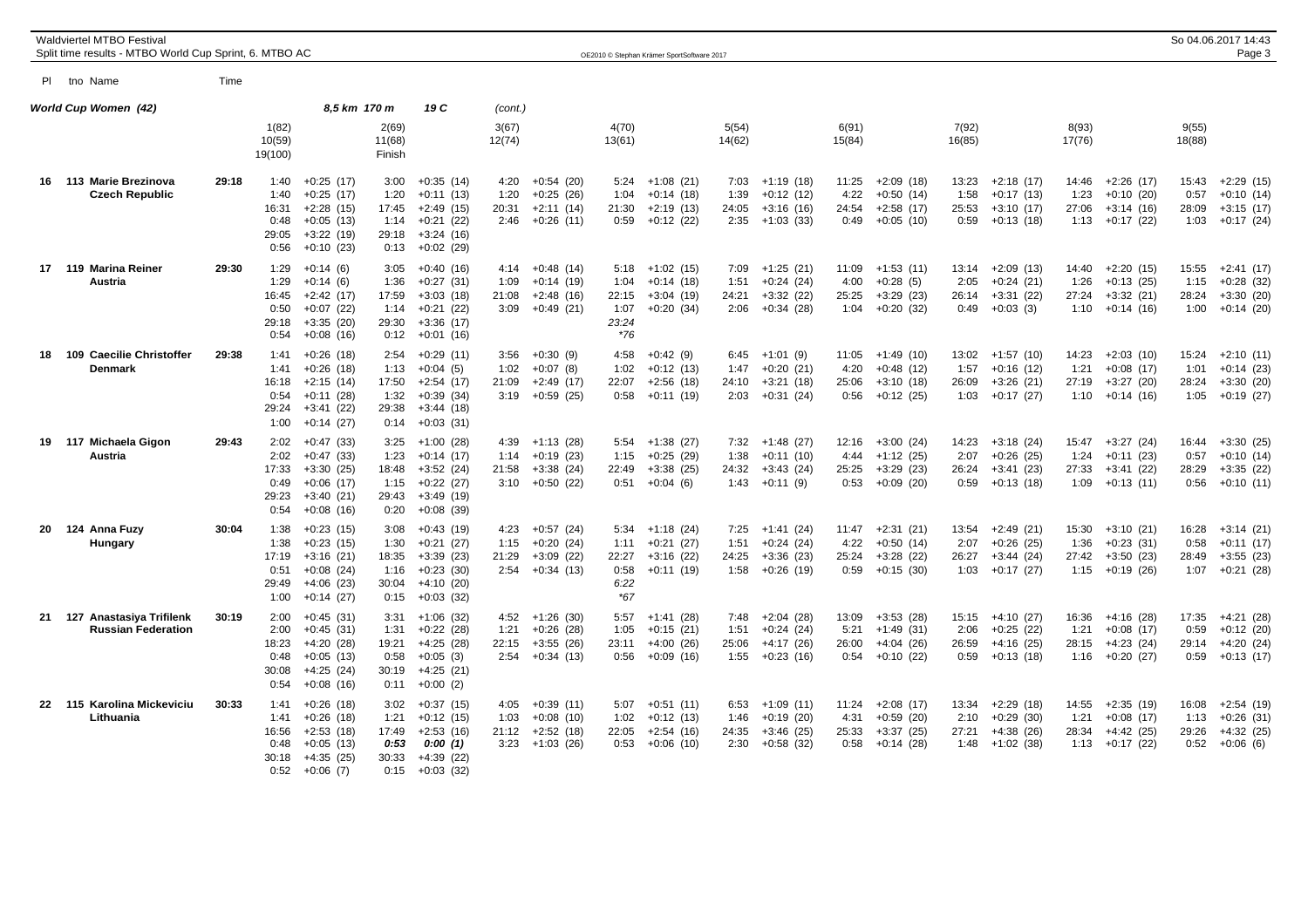|    | Waldviertel MTBO Festival<br>Split time results - MTBO World Cup Sprint, 6. MTBO AC |       |                                                |                                                                                        |                                                | OE2010 © Stephan Krämer SportSoftware 2017                                             |                               |                                                                       |                                              |                                                          |                                               |                                                                |  |                                |                                                          |                                |                                                          | So 04.06.2017 14:43<br>Page 4  |                                                                |                                |                                                          |
|----|-------------------------------------------------------------------------------------|-------|------------------------------------------------|----------------------------------------------------------------------------------------|------------------------------------------------|----------------------------------------------------------------------------------------|-------------------------------|-----------------------------------------------------------------------|----------------------------------------------|----------------------------------------------------------|-----------------------------------------------|----------------------------------------------------------------|--|--------------------------------|----------------------------------------------------------|--------------------------------|----------------------------------------------------------|--------------------------------|----------------------------------------------------------------|--------------------------------|----------------------------------------------------------|
|    | PI tho Name                                                                         | Time  |                                                |                                                                                        |                                                |                                                                                        |                               |                                                                       |                                              |                                                          |                                               |                                                                |  |                                |                                                          |                                |                                                          |                                |                                                                |                                |                                                          |
|    | World Cup Women (42)                                                                |       |                                                | 8,5 km 170 m                                                                           |                                                | 19 C                                                                                   | (cont.)                       |                                                                       |                                              |                                                          |                                               |                                                                |  |                                |                                                          |                                |                                                          |                                |                                                                |                                |                                                          |
|    |                                                                                     |       | 1(82)<br>10(59)<br>19(100)                     |                                                                                        | 2(69)<br>11(68)<br>Finish                      |                                                                                        | 3(67)<br>12(74)               |                                                                       | 4(70)<br>13(61)                              |                                                          | 5(54)<br>14(62)                               |                                                                |  | 6(91)<br>15(84)                |                                                          | 7(92)<br>16(85)                |                                                          | 8(93)<br>17(76)                |                                                                | 9(55)<br>18(88)                |                                                          |
| 23 | 131 Mona Lindroth<br><b>Finland</b>                                                 | 31:18 | 1:45<br>1:45<br>18:15<br>0:56<br>31:07<br>1:28 | $+0:30(21)$<br>$+0:30(21)$<br>$+4:12(26)$<br>$+0:13(30)$<br>$+5:24(26)$<br>$+0.42(37)$ | 3:13<br>1:28<br>19:17<br>1:02<br>31:18<br>0:11 | $+0:48(22)$<br>$+0:19(24)$<br>$+4:21(26)$<br>$+0:09(8)$<br>$+5:24(23)$<br>$+0:00(5)$   | 4:23<br>1:10<br>22:24         | $+0:57(24)$<br>$+0:15(21)$<br>$+4:04(27)$<br>$3:07 +0:47(18)$         | 5:38<br>1:15<br>23:19<br>0:55                | $+1:22(25)$<br>$+0:25(29)$<br>$+4:08(27)$<br>$+0:08(15)$ | 7:25<br>1:47<br>25:34                         | $+1:41(24)$<br>$+0:20(21)$<br>$+4:45(27)$<br>$2:15 + 0:43(31)$ |  | 12:04<br>4:39<br>26:26<br>0:52 | $+2:48(22)$<br>$+1:07(23)$<br>$+4:30(27)$<br>$+0:08(18)$ | 14:10<br>2:06<br>27:35<br>1:09 | $+3:05(22)$<br>$+0:25(22)$<br>$+4:52(27)$<br>$+0:23(33)$ | 16:13<br>2:03<br>28:42<br>1:07 | $+3:53(26)$<br>$+0:50(38)$<br>$+4:50(26)$<br>$+0:11(10)$       | 17:19<br>1:06<br>29:39<br>0:57 | $+4:05(26)$<br>$+0:19(28)$<br>$+4:45(26)$<br>$+0:11(13)$ |
| 24 | 128 Ana Filipa Silva<br>Portugal                                                    | 32:23 | 1:57<br>1:57<br>19:52<br>0:58<br>32:11<br>0:53 | $+0:42(30)$<br>$+0:42(30)$<br>$+5:49(30)$<br>$+0:15(32)$<br>$+6:28(27)$<br>$+0:07(13)$ | 3:46<br>1:49<br>21:32<br>1:40<br>32:23<br>0:12 | $+1:21(35)$<br>$+0:40(35)$<br>$+6:36(30)$<br>$+0:47(38)$<br>$+6:29(24)$<br>$+0:01(21)$ | 1:24<br>24:08<br>2:36         | $5:10 +1:44(31)$<br>$+0:29(31)$<br>$+5:48(30)$<br>$+0:16(6)$          | 6:16<br>1:06<br>25:08<br>1:00                | $+2:00(32)$<br>$+0:16(24)$<br>$+5:57(30)$<br>$+0:13(23)$ | 8:44<br>2:28<br>27:08<br>2:00                 | $+3:00(32)$<br>$+1:01(39)$<br>$+6:19(28)$<br>$+0:28(23)$       |  | 13:45<br>5:01<br>28:13<br>1:05 | $+4:29(31)$<br>$+1:29(28)$<br>$+6:17(28)$<br>$+0:21(34)$ | 16:18<br>2:33<br>29:08<br>0:55 | $+5:13(31)$<br>$+0:52(33)$<br>$+6:25(28)$<br>$+0:09(11)$ | 17:45<br>1:27<br>30:28<br>1:20 | $+5:25(31)$<br>$+0:14(26)$<br>$+6:36(27)$<br>$+0:24(30)$       | 18:54<br>1:09<br>31:18<br>0:50 | $+5:40(30)$<br>$+0:22(29)$<br>$+6:24(27)$<br>$+0:04(4)$  |
| 25 | 123 Nadia Larsson<br>Sweden                                                         | 33:28 | 1:33<br>1:33<br>17:22<br>0:49<br>33:16<br>0:57 | $+0:18(10)$<br>$+0:18(10)$<br>$+3:19(22)$<br>$+0:06(17)$<br>$+7:33(28)$<br>$+0:11(24)$ | 2:56<br>1:23<br>18:58<br>1:36<br>33:28<br>0:12 | $+0:31(12)$<br>$+0:14(17)$<br>$+4:02(25)$<br>$+0:43(37)$<br>$+7:34(25)$<br>$+0:01(24)$ | 4:04<br>1:08<br>23:35<br>4:37 | $+0:38(10)$<br>$+0:13(17)$<br>$+5:15(28)$<br>$+2:17(38)$              | 5:09<br>1:05<br>24:36<br>1:01                | $+0:53(12)$<br>$+0:15(21)$<br>$+5:25(28)$<br>$+0:14(27)$ | 7:25<br>2:16<br>27:55<br>3:19                 | $+1:41(24)$<br>$+0:49(36)$<br>$+7:06(30)$<br>+1:47 (39)        |  | 12:04<br>4:39<br>28:52<br>0:57 | $+2:48(22)$<br>$+1:07(23)$<br>$+6:56(29)$<br>+0:13 (27)  | 14:10<br>2:06<br>29:50<br>0:58 | $+3:05(22)$<br>$+0:25(22)$<br>$+7:07(29)$<br>$+0:12(17)$ | 15:35<br>1:25<br>31:09         | $+3:15(22)$<br>$+0:12(24)$<br>$+7:17(28)$<br>$1:19 + 0:23(29)$ | 16:33<br>0:58<br>32:19<br>1:10 | $+3:19(22)$<br>$+0:11(17)$<br>$+7:25(28)$<br>$+0:24(31)$ |
| 26 | 138 Lou Denaix<br><b>France</b>                                                     | 33:48 | 1:47<br>1:47<br>20:19<br>0:47<br>33:37<br>0:52 | $+0:32(23)$<br>$+0:32(23)$<br>$+6:16(31)$<br>$+0:04(9)$<br>+7:54 (29)<br>$+0:06(7)$    | 3:16<br>1:29<br>21:35<br>1:16<br>33:48<br>0:11 | $+0:51(26)$<br>$+0:20(26)$<br>$+6:39(31)$<br>$+0:23(30)$<br>+7:54 (26)<br>$+0:00(10)$  | 1:06<br>25:53                 | $4:22 + 0:56$ (23)<br>$+0:11(14)$<br>$+7:33(33)$<br>$4:18$ +1:58 (35) | 5:38<br>1:16<br>26:51<br>0:58<br>2:44<br>*94 | $+1:22(25)$<br>$+0.26(32)$<br>$+7:40(32)$<br>$+0:11(19)$ | 7:20<br>1:42<br>28:56<br>2:05<br>12:57<br>*77 | +1:36 (23)<br>$+0:15(16)$<br>$+8:07(31)$<br>$+0:33(26)$        |  | 15:12<br>7:52<br>29:42<br>0:46 | +5:56 (34)<br>$+4:20(38)$<br>$+7:46(31)$<br>$+0:02(5)$   | 17:13<br>2:01<br>30:41<br>0:59 | $+6:08(33)$<br>$+0:20(16)$<br>$+7:58(31)$<br>$+0:13(18)$ | 18:36<br>1:23<br>31:50<br>1:09 | $+6:16(33)$<br>$+0:10(20)$<br>$+7:58(29)$<br>$+0:13(11)$       | 19:32<br>0:56<br>32:45<br>0:55 | $+6:18(31)$<br>$+0:09(13)$<br>$+7:51(29)$<br>$+0.09(10)$ |
| 27 | 142 Marie Hrdinova<br><b>Czech Republic</b>                                         | 34:50 | 1:44<br>1:44<br>19:29<br>0:57<br>34:34<br>1:33 | $+0:29(20)$<br>$+0:29(20)$<br>$+5:26(29)$<br>$+0:14(31)$<br>$+8:51(31)$<br>$+0:47(38)$ | 3:19<br>1:35<br>20:35<br>1:06<br>34:50<br>0:16 | $+0:54(27)$<br>$+0:26(30)$<br>$+5:39(29)$<br>$+0:13(15)$<br>+8:56 (27)<br>$+0:05(37)$  | 1:19<br>24:07                 | $4:38$ +1:12 (27)<br>$+0:24(25)$<br>+5:47 (29)<br>$3:32 +1:12(31)$    | 6:00<br>1:22<br>25:07<br>1:00                | $+1:44(29)$<br>$+0:32(36)$<br>+5:56 (29)<br>$+0:13(23)$  | 8:03<br>2:03<br>27:47<br>2:40                 | $+2:19(29)$<br>$+0:36(31)$<br>$+6:58(29)$<br>$+1:08(35)$       |  | 12:53<br>4:50<br>29:07<br>1:20 | $+3:37(27)$<br>$+1:18(27)$<br>$+7:11(30)$<br>$+0:36(38)$ | 15:28<br>2:35<br>30:17<br>1:10 | $+4:23(29)$<br>$+0:54(36)$<br>$+7:34(30)$<br>$+0:24(35)$ | 17:02<br>1:34<br>31:58<br>1:41 | $+4:42(29)$<br>$+0:21(29)$<br>$+8:06(30)$<br>$+0:45(38)$       | 18:32<br>1:30<br>33:01<br>1:03 | $+5:18(29)$<br>$+0:43(35)$<br>$+8:07(30)$<br>$+0:17(24)$ |
| 28 | 139 Karin Gustafsson<br>Sweden                                                      | 34:55 | 2:01<br>2:01<br>20:33<br>0:59<br>34:44<br>1:00 | $+0:46(32)$<br>$+0:46(32)$<br>$+6:30(32)$<br>$+0:16(33)$<br>$+9:01(32)$<br>$+0:14(27)$ | 3:29<br>1:28<br>21:48<br>1:15<br>34:55<br>0:11 | $+1:04(30)$<br>$+0:19(24)$<br>$+6:52(32)$<br>$+0:22(27)$<br>+9:01 (28)<br>$+0:00(11)$  | 1:21<br>25:39<br>3:51         | $4:50 +1:24(29)$<br>$+0:26(28)$<br>$+7:19(32)$<br>$+1:31(33)$         | 6:07<br>1:17<br>27:05<br>1:26                | $+1:51(30)$<br>$+0:27(33)$<br>$+7:54(33)$<br>$+0:39(39)$ | 8:03<br>1:56<br>29:17<br>2:12                 | $+2:19(29)$<br>$+0:29(27)$<br>$+8:28(34)$<br>$+0:40(29)$       |  | 13:49<br>5:46<br>30:10<br>0:53 | $+4:33(32)$<br>$+2:14(32)$<br>$+8:14(33)$<br>$+0:09(20)$ | 16:41<br>2:52<br>31:19<br>1:09 | $+5:36(32)$<br>$+1:11(39)$<br>$+8:36(34)$<br>$+0:23(33)$ | 18:24<br>1:43<br>32:37<br>1:18 | $+6:04(32)$<br>$+0:30(36)$<br>$+8:45(32)$<br>$+0:22(28)$       | 19:34<br>1:10<br>33:44<br>1:07 | $+6:20(32)$<br>$+0:23(30)$<br>$+8:50(32)$<br>$+0:21(28)$ |
| 29 | 134 Caroline Ryge Carl<br>Denmark                                                   | 35:34 | 1:45<br>1:45<br>21:40<br>0:52<br>35:22<br>1:04 | $+0:30(21)$<br>$+0:30(21)$<br>+7:37 (34)<br>$+0:09(25)$<br>$+9:39(33)$<br>$+0:18(33)$  | 3:26<br>1:41<br>22:52<br>1:12<br>35:34<br>0:12 | +1:01 (29)<br>$+0:32(34)$<br>+7:56 (34)<br>$+0:19(20)$<br>+9:40 (29)<br>$+0:01(23)$    | 1:46<br>26:03<br>3:11         | $5:12 +1:46(32)$<br>$+0:51(37)$<br>+7:43 (34)<br>$+0:51(24)$          | 6:13<br>1:01<br>27:05<br>1:02                | $+1:57(31)$<br>$+0:11(11)$<br>$+7:54(33)$<br>$+0:15(30)$ | 8:13<br>2:00<br>29:10<br>2:05                 | $+2:29(31)$<br>$+0:33(29)$<br>$+8:21(33)$<br>$+0:33(26)$       |  | 13:18<br>5:05<br>30:08<br>0:58 | $+4:02(29)$<br>$+1:33(29)$<br>$+8:12(32)$<br>$+0:14(28)$ | 15:51<br>2:33<br>31:09<br>1:01 | $+4:46(30)$<br>$+0.52(33)$<br>$+8:26(32)$<br>$+0:15(26)$ | 17:28<br>1:37<br>32:47<br>1:38 | $+5:08(30)$<br>$+0:24(32)$<br>$+8:55(33)$<br>$+0:42(37)$       | 20:48<br>3:20<br>34:18<br>1:31 | $+7:34(35)$<br>$+2:33(40)$<br>$+9:24(33)$<br>$+0:45(38)$ |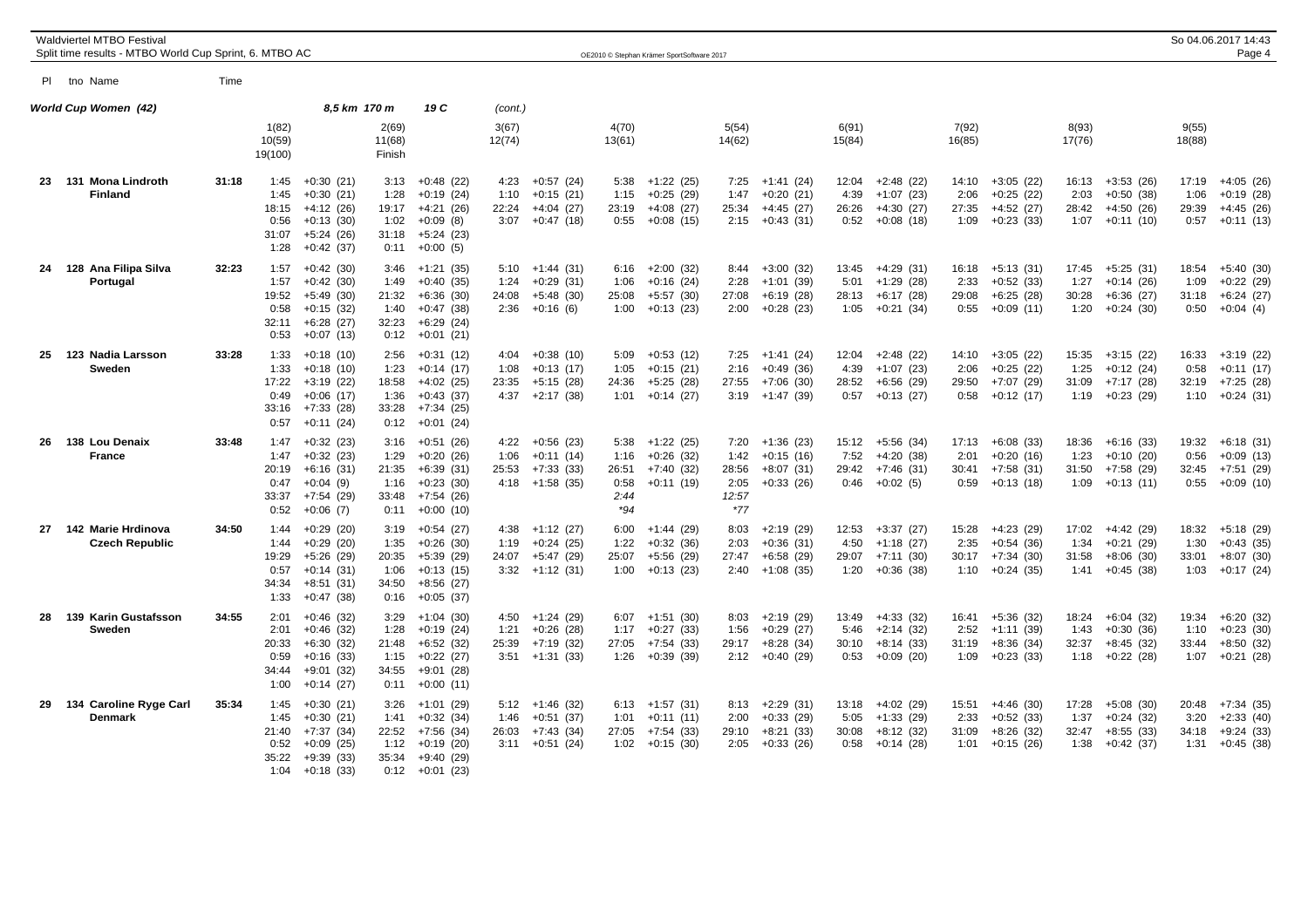|    | Waldviertel MTBO Festival<br>Split time results - MTBO World Cup Sprint, 6. MTBO AC |       |                                                                                                                                         |                                                                                                                                       |                               |                                                                           | OE2010 © Stephan Krämer SportSoftware 2017                                                                  |                               |                                                                         |                                                                                            |                                                                                      |                                                                                       | So 04.06.2017 14:43<br>Page 5                                                          |
|----|-------------------------------------------------------------------------------------|-------|-----------------------------------------------------------------------------------------------------------------------------------------|---------------------------------------------------------------------------------------------------------------------------------------|-------------------------------|---------------------------------------------------------------------------|-------------------------------------------------------------------------------------------------------------|-------------------------------|-------------------------------------------------------------------------|--------------------------------------------------------------------------------------------|--------------------------------------------------------------------------------------|---------------------------------------------------------------------------------------|----------------------------------------------------------------------------------------|
|    | PI tno Name                                                                         | Time  |                                                                                                                                         |                                                                                                                                       |                               |                                                                           |                                                                                                             |                               |                                                                         |                                                                                            |                                                                                      |                                                                                       |                                                                                        |
|    | World Cup Women (42)                                                                |       | 8.5 km 170 m                                                                                                                            | 19 C                                                                                                                                  | (cont.)                       |                                                                           |                                                                                                             |                               |                                                                         |                                                                                            |                                                                                      |                                                                                       |                                                                                        |
|    |                                                                                     |       | 1(82)<br>10(59)<br>19(100)                                                                                                              | 2(69)<br>11(68)<br>Finish                                                                                                             | 3(67)<br>12(74)               |                                                                           | 4(70)<br>13(61)                                                                                             | 5(54)<br>14(62)               |                                                                         | 6(91)<br>15(84)                                                                            | 7(92)<br>16(85)                                                                      | 8(93)<br>17(76)                                                                       | 9(55)<br>18(88)                                                                        |
| 30 | 133 Julia Korhonen<br><b>Finland</b>                                                | 36:39 | $2:18 +1:03(37)$<br>2:18<br>$+1:03(37)$<br>22:55<br>$+8:52(37)$<br>1:06<br>$+0:23(37)$<br>36:28 +10:45 (34)<br>1:01<br>$+0:15(31)$      | $+1:45(36)$<br>4:10<br>1:52<br>$+0:43(38)$<br>24:26<br>$+9:30(37)$<br>1:31<br>$+0:38(33)$<br>36:39 +10:45 (30)<br>$+0:00(14)$<br>0:11 | 5:46<br>1:36<br>27:49         | $+2:20(36)$<br>$+0:41(36)$<br>$+9:29(36)$<br>$3:23 +1:03(26)$             | 7:10<br>$+2:54(36)$<br>1:24<br>$+0:34(38)$<br>28:49<br>$+9:38(36)$<br>$+0:13(23)$<br>1:00                   | 9:32<br>2:22<br>30:48<br>1:59 | $+3:48(38)$<br>$+0:55(38)$<br>$+9:59(35)$<br>$+0:27(22)$                | 15:35<br>$+6:19(38)$<br>6:03<br>$+2:31(35)$<br>31:44<br>$+9:48(35)$<br>$+0:12(25)$<br>0:56 | $18:14 + 7:09(38)$<br>2:39<br>$+0.58(38)$<br>32:52 +10:09 (35)<br>$1:08 + 0:22(32)$  | 20:19 +7:59 (38)<br>2:05<br>$+0:52(39)$<br>34:15 +10:23 (34)<br>$1:23 +0:27(31)$      | 21:49<br>$+8:35(38)$<br>1:30<br>$+0:43(35)$<br>35:27 +10:33 (34)<br>$1:12 + 0:26$ (33) |
| 31 | 137 Noemi Benke<br>Hungary                                                          | 37:40 | $+1:49(40)$<br>3:04<br>3:04<br>$+1:49(40)$<br>22:32<br>$+8:29(36)$<br>1:00<br>$+0:17(34)$<br>$37:25 +11:42$ (35)<br>$+0:18(33)$<br>1:04 | $+2:11(40)$<br>4:36<br>1:32<br>$+0:23(29)$<br>23:45<br>$+8:49(36)$<br>$+0:20(21)$<br>1:13<br>37:40 +11:46 (31)<br>$+0:04(35)$<br>0:15 | 6:07<br>1:31<br>27:19<br>3:34 | $+2:41(39)$<br>$+0:36(34)$<br>$+8:59(35)$<br>$+1:14(32)$                  | $+3:10(37)$<br>7:26<br>1:19<br>$+0.29(35)$<br>$+9:09(35)$<br>28:20<br>1:01<br>$+0:14(27)$<br>30:59<br>$*83$ | 9:27<br>2:01                  | $+3:43(36)$<br>$+0:34(30)$<br>$31:35 + 10:46$ (36)<br>$3:15 +1:43$ (38) | $+6:07(36)$<br>15:23<br>5:56<br>$+2:24(34)$<br>32:41 +10:45 (36)<br>$+0:22(35)$<br>1:06    | +6:49 (36)<br>17:54<br>2:31<br>+0:50 (32)<br>33:45 +11:02 (36)<br>+0:18 (29)<br>1:04 | $20:01 + 7:41(37)$<br>2:07<br>$+0:54(40)$<br>35:18 +11:26 (35)<br>1:33<br>$+0:37(35)$ | $21:32 +8:18(37)$<br>1:31<br>$+0:44(37)$<br>36:21 +11:27 (35)<br>1:03<br>$+0:17(24)$   |
| 32 | 136 Viktoria Myaldzina<br><b>Russian Federation</b>                                 | 39:46 | 2:31<br>$+1:16(39)$<br>2:31<br>$+1:16(39)$<br>$+9:09(38)$<br>23:12<br>2:00<br>$+1:17(40)$<br>39:31 +13:48 (36)<br>1:03<br>$+0:17(32)$   | $4:20 +1:55$ (38)<br>1:49<br>$+0:40(35)$<br>25:23 +10:27 (38)<br>$+1:18(40)$<br>2:11<br>39:46 +13:52 (32)<br>$+0:04(36)$<br>0:15      | 1:30                          | $5:50 +2:24(37)$<br>$+0:35(33)$<br>29:51 +11:31 (37)<br>$4:28 +2:08$ (36) | 7:26<br>$+3:10(37)$<br>1:36<br>$+0:46(40)$<br>$31:07 +11:56$ (37)<br>$+0:29(36)$<br>1:16<br>36:36<br>$*62$  | 9:30<br>2:04                  | $+3:46(37)$<br>$+0:37(32)$<br>33:19 +12:30 (37)<br>$2:12 + 0:40(29)$    | $+6:17(37)$<br>15:33<br>6:03<br>$+2:31(35)$<br>34:23 +12:27 (37)<br>$1:04 +0:20(32)$       | 18:07 +7:02 (37)<br>2:34<br>$+0:53(35)$<br>35:30 +12:47 (37)<br>$1:07 +0:21(30)$     | +7:35 (36)<br>19:55<br>1:48<br>$+0:35(37)$<br>37:05 +13:13 (36)<br>$1:35 + 0:39(36)$  | $21:12 + 7:58$ (36)<br>1:17<br>$+0:30(33)$<br>38:28 +13:34 (36)<br>$1:23 +0:37(37)$    |
| 33 | 132 Julia Ritter<br>Austria                                                         | 40:05 | 2:22<br>+1:07 (38)<br>2:22<br>$+1:07(38)$<br>21:50<br>$+7:47(35)$<br>1:16<br>$+0:33(39)$<br>39:53 +14:10 (37)<br>1:00<br>$+0:14(27)$    | 4:11<br>+1:46 (37)<br>$+0:40(35)$<br>1:49<br>23:00<br>$+8:04(35)$<br>$+0:17(18)$<br>1:10<br>$40:05 +14:11(33)$<br>$+0:01(25)$<br>0:12 | 1:24                          | $5:35 +2:09(34)$<br>$+0:29(31)$<br>30:02 +11:42 (38)<br>$7:02 +4:42(39)$  | 6:50<br>+2:34 (34)<br>$+0:25(29)$<br>1:15<br>$31:26 + 12:15$ (38)<br>$+0:37(37)$<br>1:24<br>33:27<br>$*83$  | 8:49<br>1:59                  | $+3:05(33)$<br>$+0:32(28)$<br>34:06 +13:17 (38)<br>$2:40 +1:08(35)$     | 15:05<br>+5:49 (33)<br>$+2:44(37)$<br>6:16<br>35:05 +13:09 (38)<br>$0:59 + 0:15(30)$       | 17:35<br>+6:30 (35)<br>2:30<br>$+0:49(31)$<br>36:22 +13:39 (38)<br>$1:17 + 0:31(37)$ | 19:15 +6:55 (35)<br>1:40<br>$+0:27(34)$<br>37:52 +14:00 (37)<br>$1:30 + 0:34(34)$     | $+7:20(34)$<br>20:34<br>1:19<br>$+0:32(34)$<br>38:53 +13:59 (37)<br>$1:01 + 0:15(21)$  |
| 34 | 141 Maria Prasolova<br><b>Russian Federation</b>                                    | 43:53 | 2:02<br>$+0:47(33)$<br>2:02<br>$+0:47(33)$<br>27:41 +13:38 (40)<br>1:00<br>$+0:17(34)$<br>43:38 +17:55 (38)<br>1:04<br>$+0:18(33)$      | $3:42 +1:17(33)$<br>$+0:31(32)$<br>1:40<br>29:15 +14:19 (40)<br>1:34<br>$+0:41(35)$<br>43:53 +17:59 (34)<br>0:15<br>$+0:04(34)$       | 1:31                          | $5:13 +1:47$ (33)<br>$+0:36(34)$<br>33:49 +15:29 (39)<br>$4:34 +2:14(37)$ | $+2:22(33)$<br>6:38<br>1:25<br>$+0:35(39)$<br>$34:52 + 15:41$ (39)<br>$+0:16(32)$<br>1:03                   | 8:52<br>2:14                  | $+3:08(34)$<br>$+0:47(35)$<br>$37:34 + 16:45$ (39)<br>$2:42 +1:10(37)$  | 20:56 +11:40 (40)<br>12:04<br>$+8:32(40)$<br>38:43 +16:47 (39)<br>$1:09 +0:25(37)$         | 23:32 +12:27 (40)<br>2:36<br>$+0:55(37)$<br>39:53 +17:10 (39)<br>$1:10 + 0:24(35)$   | 25:06 +12:46 (40)<br>1:34<br>$+0:21(29)$<br>41:21 +17:29 (38)<br>$1:28 +0:32(32)$     | 26:41 +13:27 (40)<br>1:35<br>$+0.48(39)$<br>42:34 +17:40 (38)<br>$1:13 + 0:27(34)$     |
|    | 116 Olga ShipilovaVino<br><b>Russian Federation</b>                                 | mp    | 1:15<br>0:00(1)<br>1:15<br>0:00(1)<br>0:00(1)<br>14:03<br>0:49<br>$+0:06(17)$<br>32:15<br>2:49                                          | 2:25<br>0:00(1)<br>1:10<br>$+0:01(2)$<br>14:56<br>0:00(1)<br>0:53<br>0:00(1)<br>32:41<br>0:26<br>$+0:15(40)$                          | 3:26<br>1:01<br>18:20<br>3:24 | 0:00(1)<br>$+0:06(4)$<br>0:00(1)<br>$+1:04(28)$                           | 4:16<br>0:00(1)<br>0:00(1)<br>0:50<br>0:00(1)<br>19:11<br>0:51<br>$+0:04(6)$                                | 5:44<br>1:28<br>20:49<br>1:38 | 0:00(1)<br>$+0:01(3)$<br>0:00(1)<br>$+0:06(6)$                          | 9:16<br>0:00(1)<br>3:32<br>0:00(1)<br>$+0:21(3)$<br>22:17<br>1:28<br>$+0:44(39)$           | 0:00(1)<br>11:05<br>1:49<br>$+0:08(5)$<br>24:30<br>$+1:47(8)$<br>2:13<br>$+1:27(39)$ | 0:00(1)<br>12:20<br>1:15<br>$+0:02(5)$<br>$1 - 1 - 1$                                 | 0:00(1)<br>13:14<br>0:54<br>$+0:07(7)$<br>29:26<br>4:56                                |
|    | 105 Marika Hara<br><b>Finland</b>                                                   | disa  | 1:24<br>$+0:09(2)$<br>1:24<br>$+0:09(2)$<br>14:36<br>$+0:33(2)$<br>0:43<br>0:00(1)<br>26:16<br>$+0:33(4)$<br>0:00(1)<br>0:46            | $+0:15(2)$<br>2:40<br>$+0:07(7)$<br>1:16<br>15:46<br>$+0:50(2)$<br>1:10<br>$+0:17(18)$<br>26:27<br>0:11<br>$+0:00(13)$                | 1:04<br>18:56                 | $3:44 +0:18(4)$<br>$+0:09(11)$<br>$+0:36(4)$<br>$3:10 + 0:50$ (22)        | $+0:23(3)$<br>4:39<br>0:55<br>$+0:05(4)$<br>19:43<br>$+0:32(3)$<br>0:00(1)<br>0:47                          | 6:06<br>1:27<br>21:41<br>1:58 | $+0:22(2)$<br>0:00(1)<br>$+0:52(5)$<br>$+0:26(19)$                      | $+0:48(2)$<br>10:04<br>3:58<br>$+0:26(3)$<br>22:32<br>$+0:36(5)$<br>0:51<br>$+0:07(16)$    | 11:45<br>$+0:40(2)$<br>1:41<br>0:00(1)<br>23:18<br>$+0:35(3)$<br>0:00(1)<br>0:46     | 13:01<br>$+0:41(2)$<br>1:16<br>$+0:03(9)$<br>24:15<br>$+0:23(3)$<br>$0:57 + 0:01(2)$  | 13:53<br>$+0:39(2)$<br>$+0:05(5)$<br>0:52<br>25:30<br>$+0:36(4)$<br>$1:15 + 0:29(35)$  |